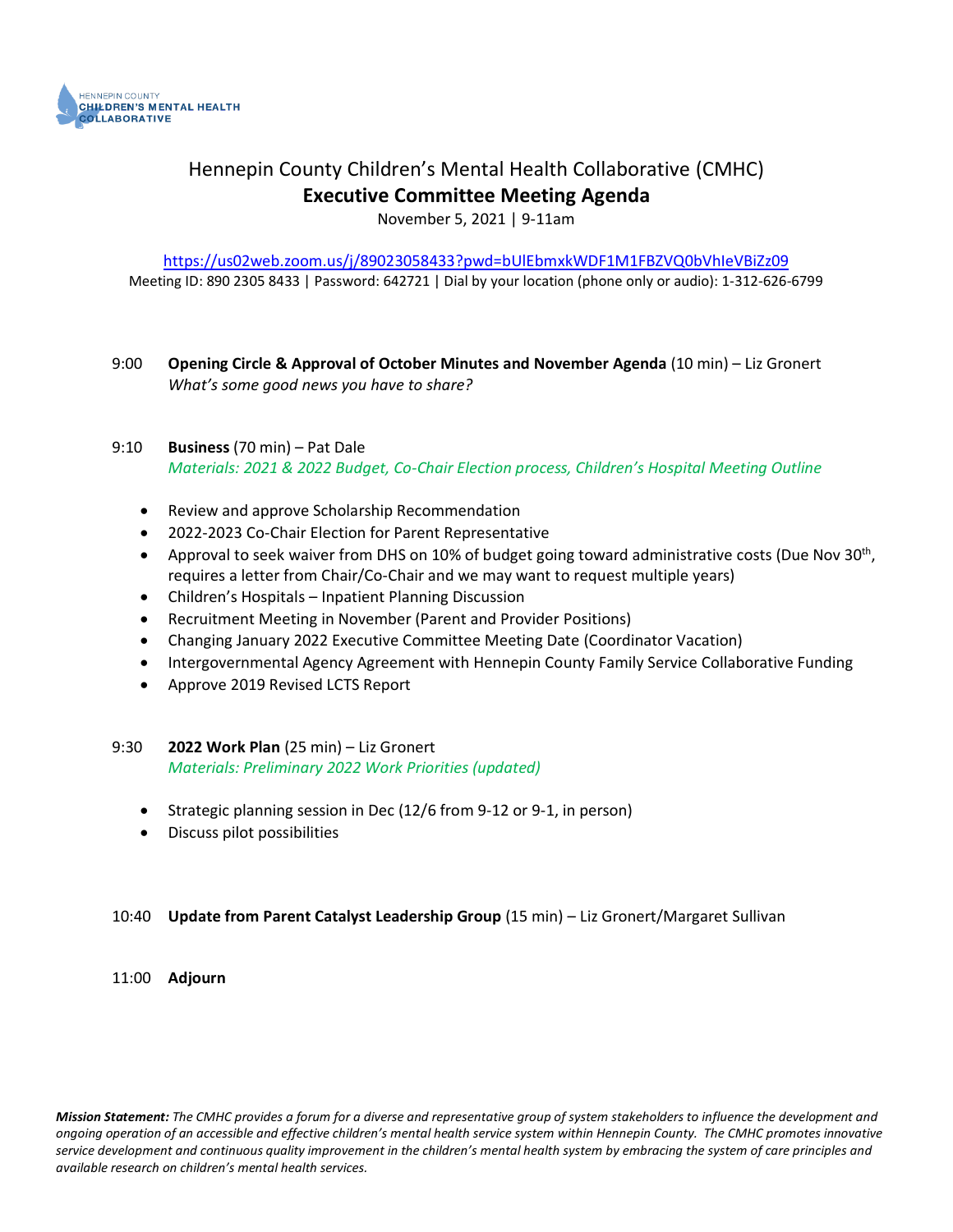# Hennepin County Children's Mental Health Collaborative **2021 Annual Budget**

October 2, 2020

| Agency:                | <b>NAMI</b> Minnesota                                                   |
|------------------------|-------------------------------------------------------------------------|
| <b>Contract:</b>       |                                                                         |
| <b>Program:</b>        | Fiscal Agent for Hennepin County Children's Mental Health Collaborative |
| <b>Funding Period:</b> | January 1, 2021 – December 31, 2021                                     |

|                                        | <b>Budget Category</b>                                           | 2021 Budget | <b>Descriptions</b>                                                                                                             |
|----------------------------------------|------------------------------------------------------------------|-------------|---------------------------------------------------------------------------------------------------------------------------------|
|                                        | LaCroix-Dalluhn Consulting: CMHC Lead                            | 65,000      | Fees and travel expenses                                                                                                        |
|                                        | Coordinator                                                      |             |                                                                                                                                 |
|                                        | Wilder Research: General Support for                             | 32,000      | Evaluation of children's mental                                                                                                 |
| <b>Coordination Team</b>               | DOCCR/JDAI                                                       |             | health programs through JDAI.                                                                                                   |
|                                        |                                                                  |             | NOTE: Payment from NAMI<br>using DOCCR LCTS funds.                                                                              |
|                                        | <b>Community Research Solutions: General</b><br>Support for CMHC | 25,000      | Research and evaluation activities                                                                                              |
|                                        | Grant Writer                                                     | 4,000       | Grant writer for CMHC activities                                                                                                |
|                                        | <b>Total Coordination Team</b>                                   | 126,000     |                                                                                                                                 |
| Parent Catalyst<br>Leadership<br>Group | Coordinator: Margaret Sullivan                                   | 18,000      | Fees and travel expenses                                                                                                        |
|                                        | <b>Parent Participation</b>                                      | 19,000      | Meeting stipends and travel<br>expenses                                                                                         |
|                                        | Outreach                                                         | 8,000       | Support groups, projects, events,<br>resource materials, printing, etc.                                                         |
|                                        | <b>Total Parent Catalyst Leadership Group</b>                    | 45,000      |                                                                                                                                 |
| <b>Operating Expenses</b>              | <b>CMHC</b> General Support                                      | 14,900      | Technology and website<br>develop/maintenance, translation,<br>printing, short-term rental, etc.                                |
|                                        | Scholarship/Training                                             | 18,000      | \$10,000 System of Care<br>Training/Technical Assistance<br>and/or \$8,000 Scholarships for<br><b>CMH</b> Providers or Families |
|                                        | SoC Pilot/Project Funding                                        | 200,000     | System of Care pilot or project to<br>support CMH, may include<br>evaluation of services, additional<br>services, etc.          |
|                                        | <b>Fiscal Agent Fee</b>                                          | 3,600       | <b>Fiscal host fees</b>                                                                                                         |
|                                        | <b>Total Operating Expenses</b>                                  | 236,500     |                                                                                                                                 |
|                                        | <b>Total Contract Budget</b>                                     | 407,500     |                                                                                                                                 |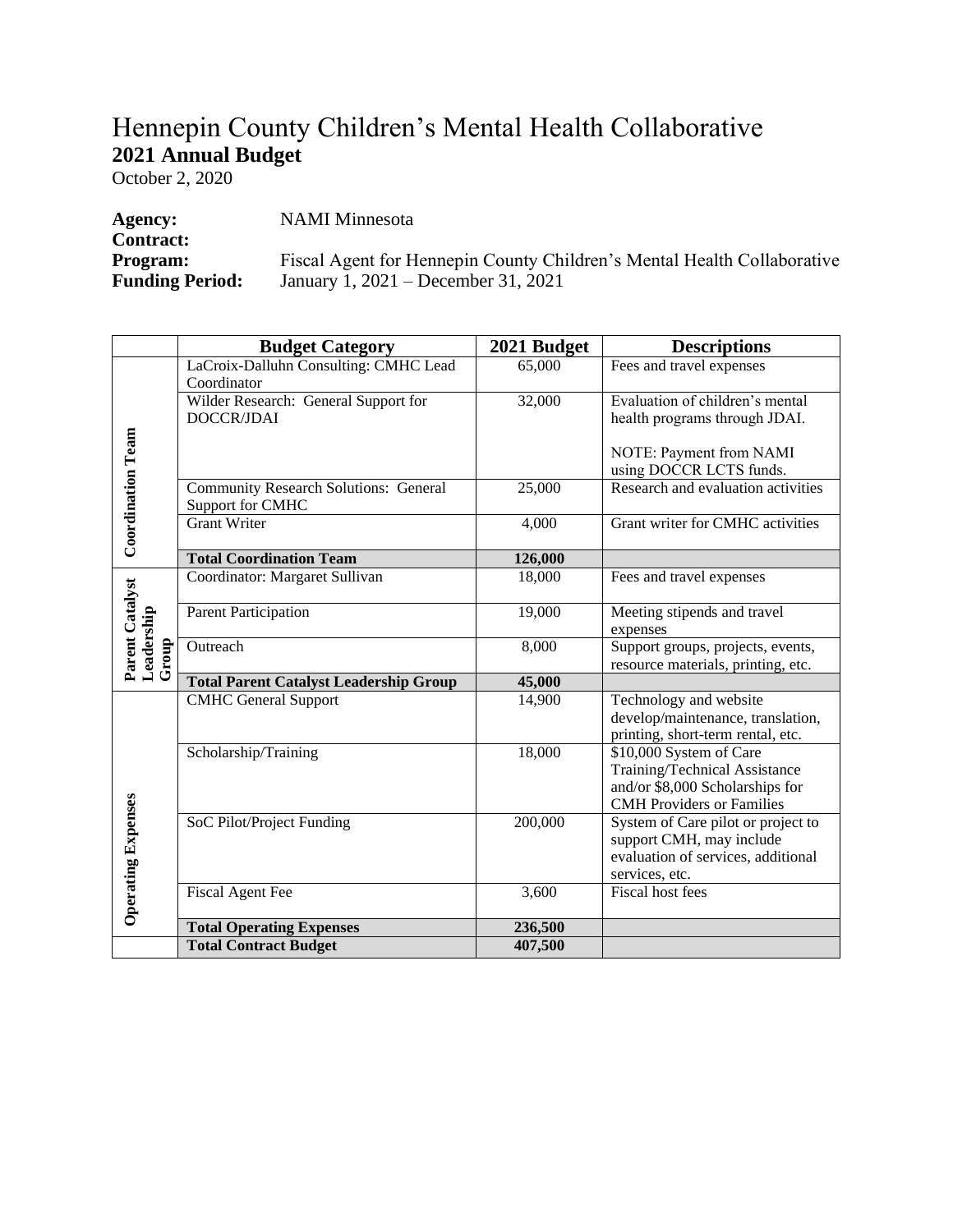





# **Children's Minnesota Hospital Inpatient Unit Community Meeting**

Thursday, December 16, 2021 10:00-11:00 a.m.

# **Agenda**

| <b>Time</b>  | <b>Topic</b>                      | Presenter                                                                                                                                                          |
|--------------|-----------------------------------|--------------------------------------------------------------------------------------------------------------------------------------------------------------------|
| 10:00 a.m.   | Welcome & Background              | Laura LaCroix-Dalluhn,<br>Hennepin County Children's<br>Mental Health Collaborative &<br>Wendy Goodman, Ramsey<br>County Children's Mental Health<br>Collaborative |
| $10:05$ a.m. | <b>Introductions</b>              | All                                                                                                                                                                |
| $10:15$ a.m. | Children's Minnesota Presentation | Dr. Gigi Chawla, Vice President<br>and Chief of General Pediatrics                                                                                                 |
|              |                                   | Jamie Winter, Director of<br><b>Behavioral Health</b>                                                                                                              |
| $10:35$ a.m. | Facilitated Q & A                 | Megan Peterlinz                                                                                                                                                    |
| 10:50 a.m.   | <b>Closing and Next Steps</b>     | Children's Minnesota<br><b>Hennepin County CMHC</b><br><b>Ramsey County CMHC</b>                                                                                   |